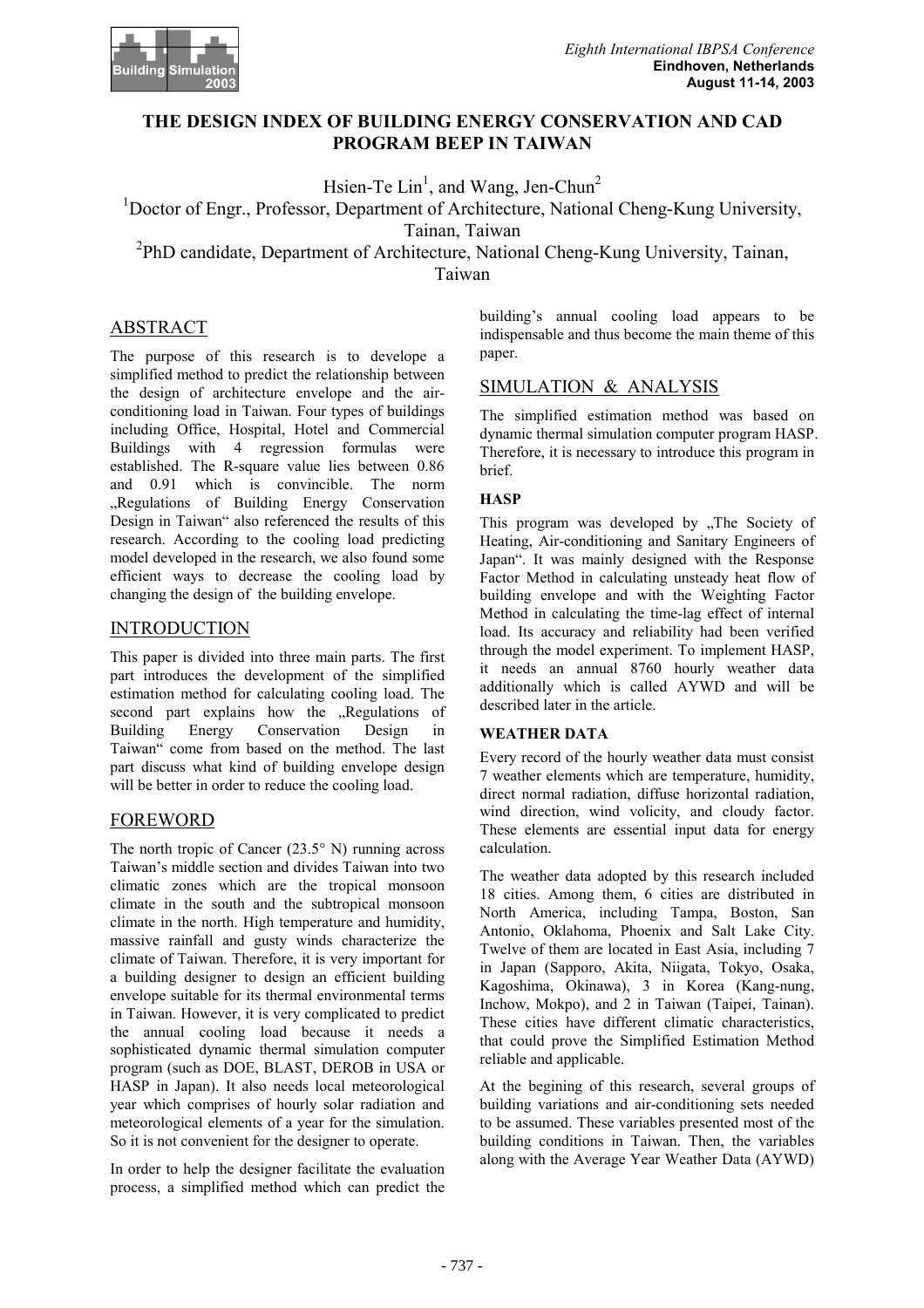comprises the input information for the need of HASP program. The input contents are as follows:

### **1. Weather**

The Average Year Weather Data (AYWD) was aimed to establish for energy simulation of buildings in Taiwan. The AWYD which consists 8760 hourly weather data in a year is obtained by analyzing the characteristics of the climatic changes. Its hourly data is formed on the basis of the long-term weather data from 1975 to 1984. It is considered to be an indispensable input weather data for dynamic energy simulation program. This research adopted seven weather areas representing seven administrations from the northern Taiwan to the south which latitude is ranging from Taipei City (25.03°N) to Kaoshiung City (22.58°N).

### **2. Building unit as an input for simulation**

The unit is assumed as Fig 1 and Fig 2. The design is originated from office building unit that could represent most of the common cases in Taiwan.



## **3. Building variables**

The research assumed lots of building variables that are common used in Taiwan, including sunshade

variables and construction variables. The former include the opening rate of the building envelope, the performance of the sunshade plates over the windows, and the shading coefficient of the window glasses. The latter variables include different heat transmittance (U value) of building construction components (walls, roofs and floors). They are described in Table 1.

## **4. The air-conditioning condition and its zoning**

The research focuses on 4 types of buildings, including Office, Hospital, Hotel and Commercial Buildings. There are different air-conditioning requirements between them. Thus, the spaces with similar air-conditioning using are generalized. The description is in Table 2 and Table 3.

### **5. The illumination density and its time schedule**

There are many kinds of spaces with different illumination modes in this research. Although there are some extreme modes in special cases, it is very hard to take all illumination modes into consideration. For this reason, an identical illumination density assumption range value was adopted by this research. That means there is only one range value for the average illumination density in a space of a single zone. The detail is in Table 4. As for the illumination time schedule which also influences the cooling load, 16 day schedule configuration types (which are 8 airconditioning requirements each with weekdays and weekend setting) were assumed to meet every special requirement. Fig 3 is a case out of the 16 time schedules.

### **6. The human density and its time schedule**

The setting of human density and its time schedule is similar to illumination. The range value of the average human density is in Table 5. The relation between time schedule and human density load is shown in Fig 4. Fig 4 is also a case out of the 16 modes (8 air-conditioning requirements each with 2 kinds of time schedule).

|                                       | <b>Table 1</b>                           |                          |                          |      |  |  |
|---------------------------------------|------------------------------------------|--------------------------|--------------------------|------|--|--|
| <b>The Assumed Building Variables</b> |                                          |                          |                          |      |  |  |
|                                       | Description                              |                          | Condition or Performance |      |  |  |
| Item                                  |                                          | Unit                     | Min                      | Max  |  |  |
| <b>Sunshading Factor</b>              | <b>Opening Rate of Building Envelope</b> | $\%$                     | 25 <sup>%</sup>          | 60%  |  |  |
|                                       | Sunshade Plate on the Windows            | $\%$ (No.1)              | 18%                      | 100% |  |  |
|                                       | Glasses (Sunshading Coefficent)          | $\frac{0}{0}$            | 57%                      | 97%  |  |  |
| <b>Construction Factor</b>            | Roof                                     | $W/m^{2}{}^{\circ}K$     | 0.75                     | 2.83 |  |  |
|                                       | <b>Exterior Wall</b>                     | $W/m^{2}$ <sup>o</sup> K | 0.71                     | 3.82 |  |  |
|                                       | Interior Wall                            | $W/m^{2}$ <sup>o</sup> K | 1.25                     | 3.78 |  |  |
|                                       | Floor                                    | $W/m^{2}$ <sup>o</sup> K |                          |      |  |  |
|                                       | Glasses (U value)                        | $W/m^{2}$ <sup>o</sup> K | 1.83                     | 6.31 |  |  |
| Note 1.                               |                                          |                          |                          |      |  |  |

Note 1:

 The performance of sunshade plate. The factor presents how much rate of the outdoor annual total sunshine outside the window is allowed to come through inside.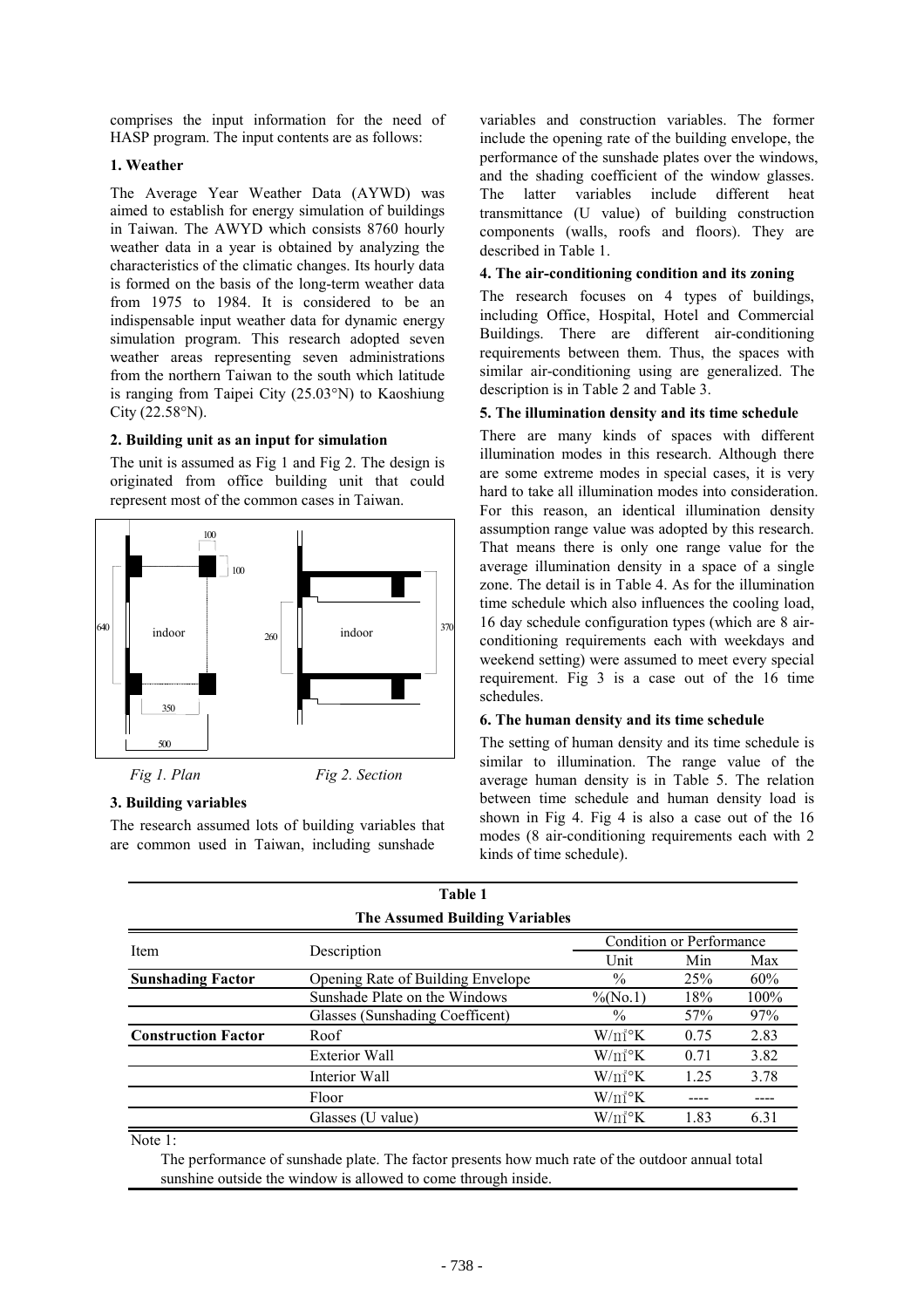| Table 2                   |                              |                                              |  |  |
|---------------------------|------------------------------|----------------------------------------------|--|--|
| The Air-con Zoning        |                              |                                              |  |  |
| Item                      | Air-con Zoning               | Contents                                     |  |  |
| <b>Office Buildings</b>   | 10 hours air-con requirement | all spaces                                   |  |  |
| <b>Hospital Buildings</b> | 10 hours air-con requirement | clinic, pharmacy, inspection, restaurantetc  |  |  |
|                           | 24 hours air-con requirement | emergency, ICU, surgery, sickroometc         |  |  |
| <b>HotelBuildings</b>     | 6 hours air-con requirement  | saloon, dance halletc                        |  |  |
|                           | 10 hours air-con requirement | executive branch                             |  |  |
|                           | 12 hours air-con requirement | restaurant, shopping places, banquet halletc |  |  |
|                           | 24 hours air-con requirement | quest rooms, lobbyetc                        |  |  |
| <b>Commerce Buildings</b> | 12 hours air-con requirement | all spaces                                   |  |  |

# **Table 3**

| <b>The Air-con Condition</b> |                     |                     |                     |                  |             |
|------------------------------|---------------------|---------------------|---------------------|------------------|-------------|
| Item                         | Temperature setting |                     |                     | Humidity setting | Fresh Air   |
|                              | Summer              | Winter              | Spr. $&Atn.$        | Annual           | Annual      |
| <b>Office Buildings</b>      | $24 - 26^{\circ}$ C | $20 - 22^{\circ}$ C | $22 - 24$ °C        | $40 - 70%$       | 10(m3/m2hr) |
| <b>Hospital Buildings</b>    |                     | Note 1              |                     | $40 - 70%$       | 10(m3/m2hr) |
| <b>Hotel Buildings</b>       | $24 - 26^{\circ}$ C | $20 - 22^{\circ}$ C | $22 - 24^{\circ}$ C | $40 - 70%$       | 10(m3/m2hr) |
| <b>Commercial Buildings</b>  | $25 - 27^{\circ}$ C | $21 - 23$ °C        | $23 - 25^{\circ}$ C | $40 - 70%$       | 10(m3/m2hr) |
|                              |                     |                     |                     |                  |             |

Note 1:

The temperature setting of surgery room is 15~17℃ annual. The ICU is set as 18~20℃ in summer, 16~18℃ in Winter. The emergency is set to +2℃ than ICU. The other spaces are set to -1℃ than the Office Buildings.

| Table 4                                                               |                                                                   |  |  |  |
|-----------------------------------------------------------------------|-------------------------------------------------------------------|--|--|--|
| <b>The Average Illumination Density</b>                               |                                                                   |  |  |  |
| Item                                                                  | Air-con Zoning Illumination Density                               |  |  |  |
| <b>Office</b>                                                         | 10 hours air-con $20 \sim 30$ (W/m <sup>2</sup> )                 |  |  |  |
| <b>Hospital</b>                                                       | 10 hours air-con $25\sim35$ (W/m <sup>2</sup> )                   |  |  |  |
|                                                                       | 24 hours air-con $20 \sim 50^*$ (W/m <sup>2</sup> )               |  |  |  |
| <b>Hotel</b>                                                          | 6 hours air-con $15 \sim 25$ (W/m <sup>2</sup> )                  |  |  |  |
|                                                                       | 10 hours air-con $20 \sim 30$ (W/m <sup>2</sup> )                 |  |  |  |
|                                                                       | 12 hours air-con $35 \sim 45$ (W/m <sup>2</sup> )                 |  |  |  |
|                                                                       | 24 hours air-con $15 \sim 25$ (W/m <sup>2</sup> )                 |  |  |  |
|                                                                       | <b>Commerce</b> 10 hours air-con $35\sim70**$ (W/m <sup>2</sup> ) |  |  |  |
| $\ast$<br>$40\sim 50$ for surgery, $30\sim 40$ for ICU and emergency, |                                                                   |  |  |  |
| $20~30$ for the other space.                                          |                                                                   |  |  |  |
| **<br>A wider spread to fit the unique requiremen of display.         |                                                                   |  |  |  |





| Table 5                                                            |                                                                                               |                          |  |  |
|--------------------------------------------------------------------|-----------------------------------------------------------------------------------------------|--------------------------|--|--|
| The Average Human Density                                          |                                                                                               |                          |  |  |
| Item                                                               | Air-con Zoning                                                                                | Human Density            |  |  |
|                                                                    |                                                                                               | (person/m <sup>2</sup> ) |  |  |
| <b>Office</b>                                                      | 10 hours air-con $0.12 - 0.18$                                                                |                          |  |  |
| <b>Hospital</b>                                                    | 10 hours air-con $0.12 - 0.50*$                                                               |                          |  |  |
|                                                                    | 24 hours air-con 0.04~0.18**                                                                  |                          |  |  |
| Hotel                                                              | 6 hours air-con                                                                               | $0.20 - 0.30$            |  |  |
|                                                                    | 10 hours air-con $0.12\negthinspace\negthinspace\negthinspace\negthinspace\negthinspace 0.18$ |                          |  |  |
|                                                                    | 12 hours air-con $0.40 - 0.50$                                                                |                          |  |  |
|                                                                    | 24 hours air-con $0.04\text{-}0.10$                                                           |                          |  |  |
| Commerce                                                           | 12 hours air-con $0.40 - 0.50$                                                                |                          |  |  |
| *<br>0.40~0.50 for restaurant, 0.30~0.40 for clinic $\&$ pharmacy, |                                                                                               |                          |  |  |
|                                                                    | $0.12\text{-}0.18$ for the other space.                                                       |                          |  |  |

\*\* 0.04~0.10 for sickroom, 0.12~0.18 for the other space.



 $-739-$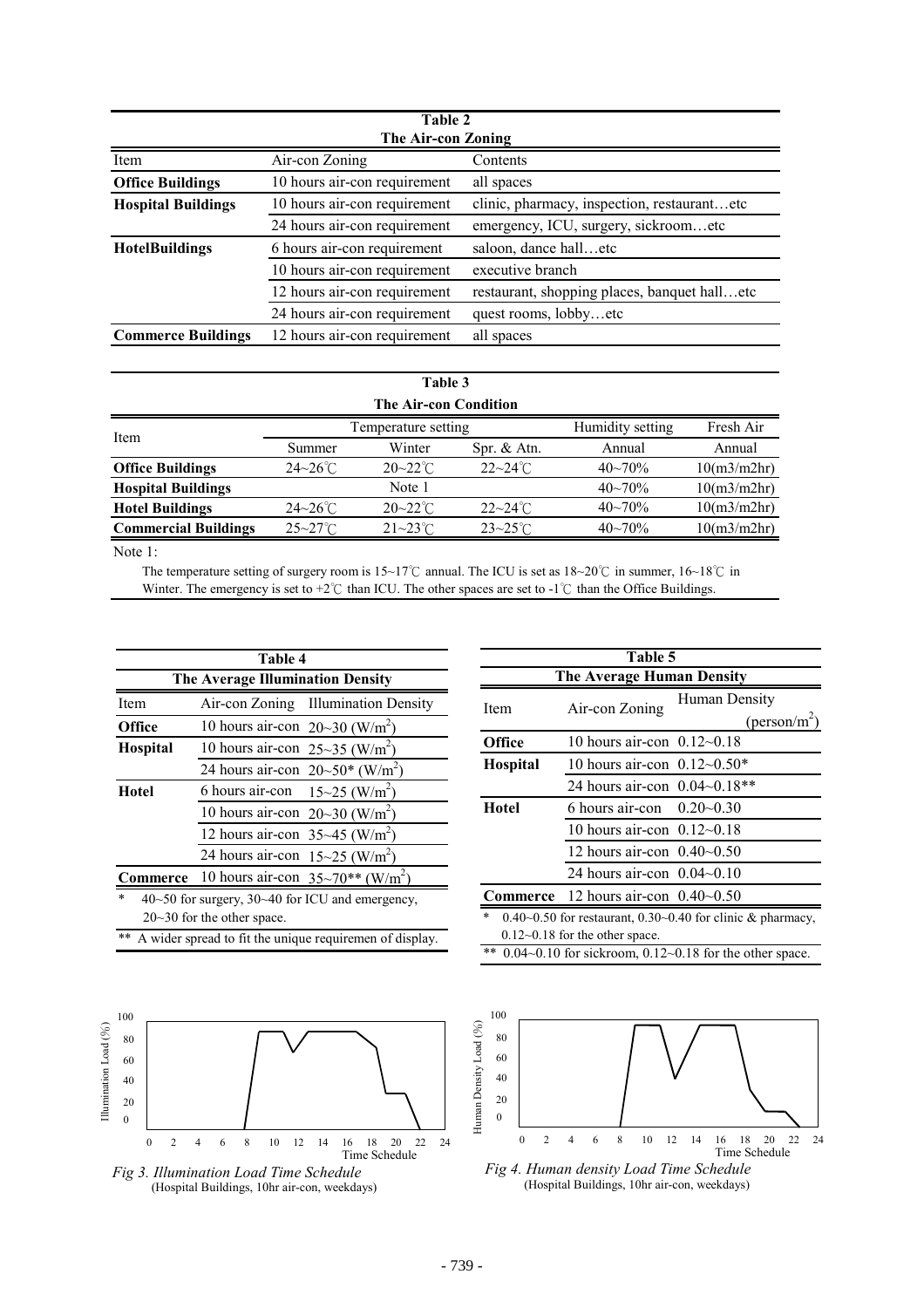#### **7. The resources of the assumed input data**

It is very important to verify the correctness of the input data. This research investigated real cases of buildings, including 26 office buildings, 22 hospital buildings, 11 hotel buildings and 8 commercial buildings. All the building variables, air-conditioning settings, illumination configurations, and human density were manipulated from the investigated cases.

#### METHODOLOGY

#### **1. Generate Imitation cases for Experimental Design Method Analysis**

To generalize the input data and create the imitation cases efficiently, the Experimental Design Method (Taguchi robust design experiment's orthogonal arrays) was adopted by this research with 27 runs for each simulation work to decrease the total possible combinations with the variables describe above. Each variable has 3 levels. First level presents the maximum value, the second is the average value and the third is the minimum. For the use of Experimental Design Method, each air-conditioning zone will have to generate 1512 imitation cases for simulation works (27 cases  $\times$  7 weather areas (located in Taiwan) data  $\times$  8 building orientation). Theoretically, the 1512 cases could also present 89,282,088 cases (1512  $\times$  $3^3$ (sunshade factors) ×  $3^5$ (construction factors) ×  $3^2$ (illumination & human density)) which are impossible to do such numerous runs, and that's why the Experimental Design Method is hence used here.

#### **2. Multiple Regression Formula as simplified estimation method for cooling load is derived from the Experimental Design Method**

The purpose of this research is to pursue a simplified method to estimate the building's total annual cooling load in Taiwan. However, the accurate estimation procedure is often difficult to put into practice for its complexity. On the other hand, existing easily applicative method is often inexact itself. It is hesitant to make a decision on what kinds of combined variables and formula structure will be better to predict the cooling load exactly and easily. After series of experiments and discussions, the prototype formula model is as following:

### **ENVELOPE LOAD ("ENVLOAD" in short)**   $=$ **a**<sub>0</sub> + **a**<sub>1</sub>×**<u>G</u></u> + <b>a**<sub>2</sub>×<u>**L**×**DH**</u> + **a**<sub>3</sub>×**Σ**<u>Mk</u>×**IHk**

Nomenclature

ENVLOAD = annual cooling sensible heat load  $(KWh/m^2$ -fl-area · yr)

 $G =$  annual internal loads

 $(\text{Wh/m}^2\text{-}f\text{1-area} \cdot \text{yr})$ 

- $L =$  coefficient of heat loss of the envelope  $(\text{Wh/m}^2 \cdot \text{C})$
- DH =Degree-hours based on monthly temperature averages  $({\rm \degree C} \cdot {\rm \degree h}/{\rm \space yr})$

Mk=coefficient of solar heat gain at k orientation of the envelope, dimensionless

Ihk=Isolation-hours based on monthly weather averages on k orientation  $(W \cdot h/yr)$  $a_0$ ,  $a_1$ ,  $a_2$ ,  $a_3$  = regression constant, dimensionless

Among the above formula

#### **1. The G value**

This value includes all the dispersing heat from human, illumination, and the other equipments. The G value was set to an invariable constant for the reason that to reduce some calculation works for the building designers. The constant value is derived from the statistical analysis on the common use of the investigated cases. This decision was made for the reason that most of the building designers usually think it troublesome to calculate the data. With regard to the load contributed from outdoor fresh air, it is also contained in this value by a group of following related sub-formulas.

 $G = Gi \times Ac$  (KWh/m<sup>2</sup>-fl-area  $\cdot$  yr) where

- $Gi =$  annual average internal loads, constant value  $(KWh/m^2$ -fl-area · yr)
- $Ac = a_0 + a_1 \times Tu + a_2 \times Tu^2$  (h/yr)  $Ac = cooling$  apparatus operation hours (h/yr)  $Tu = average$  indoor temperature increment  $(K)$  $a_0$ ,  $a_1$ ,  $a_2$  = regression constant, dimensionless  $Tu = Gi/L$  (K)

#### **2. The product of L×DH**

This combination item presents the heat loss or gain from the building construction material variables. The L means the performance of heat transmittance of building envelope and it takes the average U value of the envelope as its value. Therefore, the transmittance ability would be directly connected with the outdoor temperature.

#### **3. The product of ΣMk×IHk**

This combination means the heat gain from the sunshade factors. The Mk presents the average ability of the building envelope at k orientation. Consequently, it should be multiplied together with the solar gain in the same direction (that is the isolation-hours IHk).



*Fig 5. Diagram for L×DH and Mk×IHk*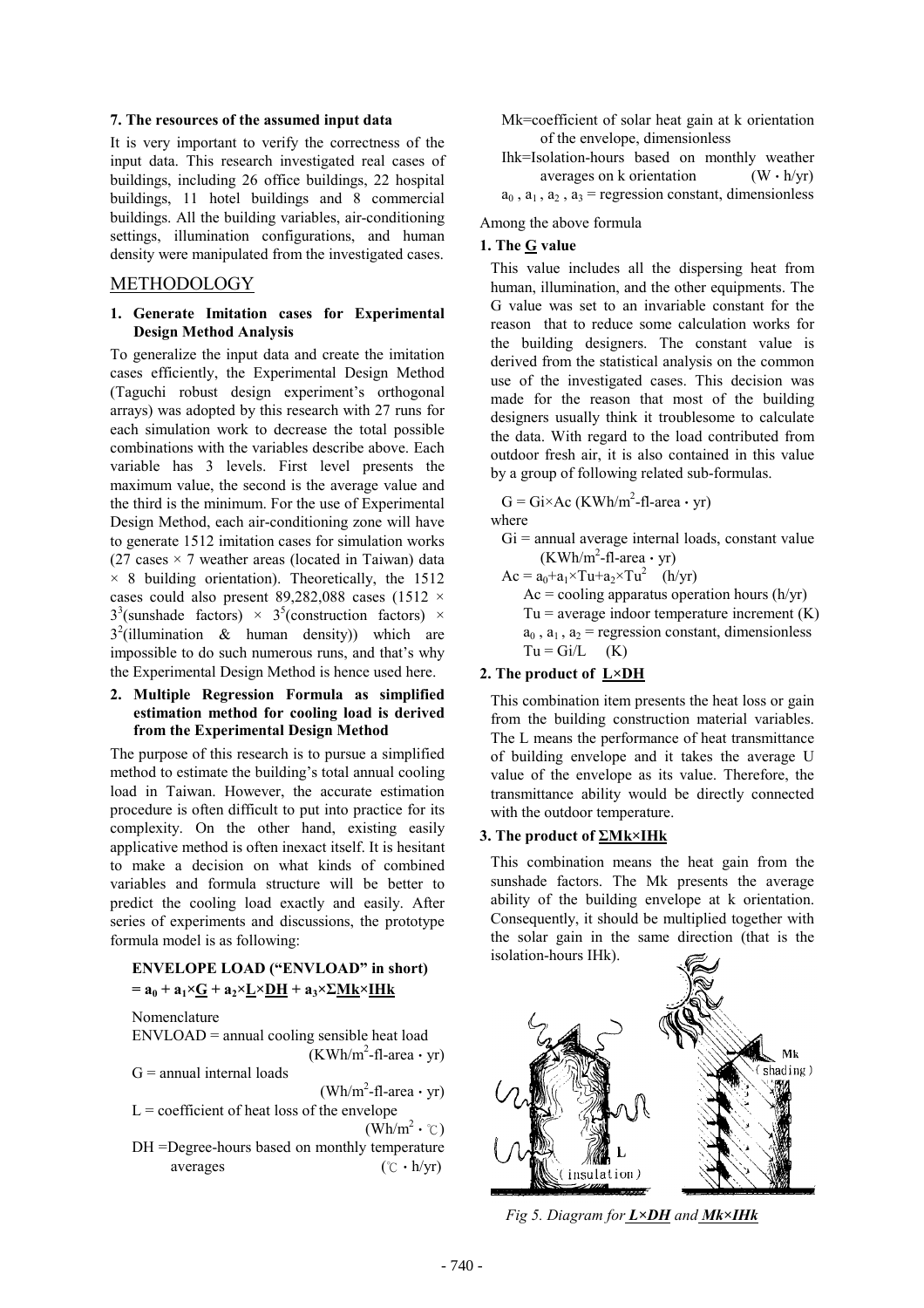#### **4. The ENVLOAD value**

According to the subtropical climate in Taiwan, predicting the cooling load is far more important than predicting the heating load. Thus, the ENVLOAD is used to estimate the air-conditioning cooling load only. Furthermore, this estimation method is limited to calculate the total airconditioning floor area of the "perimeter zone" of the building. We defined the scope of "perimeter zone" as an area at a distance 5 meter away from the building's boundary directed to the center of interior (named "Afp" in short). Although it is unable to predict the total air-conditioning loads of a whole building, it does reflect the actual airconditioning load within the "Afp area" of a building. It becomes a method to estimate cooling load of a building's envelope and it is a better way we can adopt in Taiwan.

#### CONCLUSIONS

#### **The Multiple Regression Formulas**

The formulas are shown in Table 6. They are mainly organized by air-conditioning time zones. For example, the Office buildings are only suitable for the 10 hours air-conditioning formula. Moreover, the Hospital buildings should be divided into 24 hours and 10 hours air-conditioning time zones. It means that there are 2 formulas for the Hospital buildings, and should be estimated twice, individually. With these predicting models, the building designers can predict their cases on the performance of energy consumption of the building's envelope design in the design phase as they want and can easily take advantage on these formulas instantly.

### APPLICATIONS

### **1. The Government Policies named "Energy Conservation Design of Buildings Regulation" in Taiwan**

Taiwan lacks sufficient domestic energy source, and almost depends on energy imports totally. We have experienced rapid growth in energy consumption in recent years. The annual electricity consumption in 2000 is nearly twice than that in 1990. Furthermore, the peak load of Taiwan's electric system occurred in summer time is much higher than that in winter, which indicates a special phenomenon in subtropical or tropical zone. Obviously, one of the most important reasons is caused by the air-conditioning electricity consumption in summer. It's not necessary for us to use air-conditioning in winter. Therefore, restricting the building's envelope design to save the air-conditioning electricity not only saves the annual electricity consumption but also reduces the peak load.

In order to improve this situation, the Government legislated "Energy Conservation Design of Buildings Regulation" in 1995 against the huge electricity consumption of buildings.

At the initial period, the regulation was purposed to stipulate for Office Buildings only. The Hotel Buildings, Commercial Buildings, Hospital Buildings and Residential Buildings were added in this Regulation in 1998 afterward. At the end of 2002, there were momentous emendations in this Regulation. Table 7 is the norm's content. In addition to add School Building type, the standards were divided into 3 climate zones as shown in Fig 6 (North, Middle and South). They have different levels of standards according to the different weather data and administrative divisions. Although Taiwan is a long and narrow island, the climate in the southern island is quite different from the northern island.

As the table 7 shows, the former 4 building types are exactly the same with the result of this research. The main theories of the latter 3 types are also based on this research, too. Among them, the "Req" index in

| ENVELOPE LOAD ("ENVLOAD" in short) = $a_0 + a_1 \times G + a_2 \times L \times DH + a_3 \times \Sigma MK \times Ihk$ |                                   |                |       |                |       |       |
|----------------------------------------------------------------------------------------------------------------------|-----------------------------------|----------------|-------|----------------|-------|-------|
| <b>Building Type</b>                                                                                                 | <b>Air-Con Zoning</b>             | a <sub>0</sub> | $a_1$ | a <sub>2</sub> | $a_3$ | $R^2$ |
| quest rooms of Hotel Buildings $\&$                                                                                  | 24 hours system                   | $-20947$       | 0.25  | $-0.054$       | 1.127 |       |
| emergency, ICU, surgery, sickroom of<br><b>Hospital Buildings</b>                                                    | $00:00 - 24:00$                   |                |       |                |       | 0.86  |
| restaurant, banquet hall of Hotel Buildings                                                                          | 12 hours sysytem                  | $-10070$       | 1.713 | 0.413          | 1.457 | 0.91  |
| & Commercial Buildings                                                                                               | $10:00 - 22:00$                   |                |       |                |       |       |
| executive branch of Hotel Buildings $\&$                                                                             | 10 hours system                   | $-20370$       | 2.512 | $-0.326$       | 1.079 |       |
| clinic, pharmacy, inspection of Hospital<br>Buildings & Office Buildings                                             | $08:00 - 18:00$                   |                |       |                |       | 0.88  |
| saloon, dance hall of Hotel Buildings                                                                                | <b>6</b> hours system<br>$-21093$ | 1.523          | 0.309 | 0.911          | 0.89  |       |
|                                                                                                                      | 18:00~24:00                       |                |       |                |       |       |

| Table 6                                                                                          |
|--------------------------------------------------------------------------------------------------|
| The Simplified Estimation Method in Multiple Regression Formula                                  |
| NVELOPE LOAD ("ENVLOAD" in short) = $a + a \times C + a \times D$ H + a $\times$ YMI $\times$ Ib |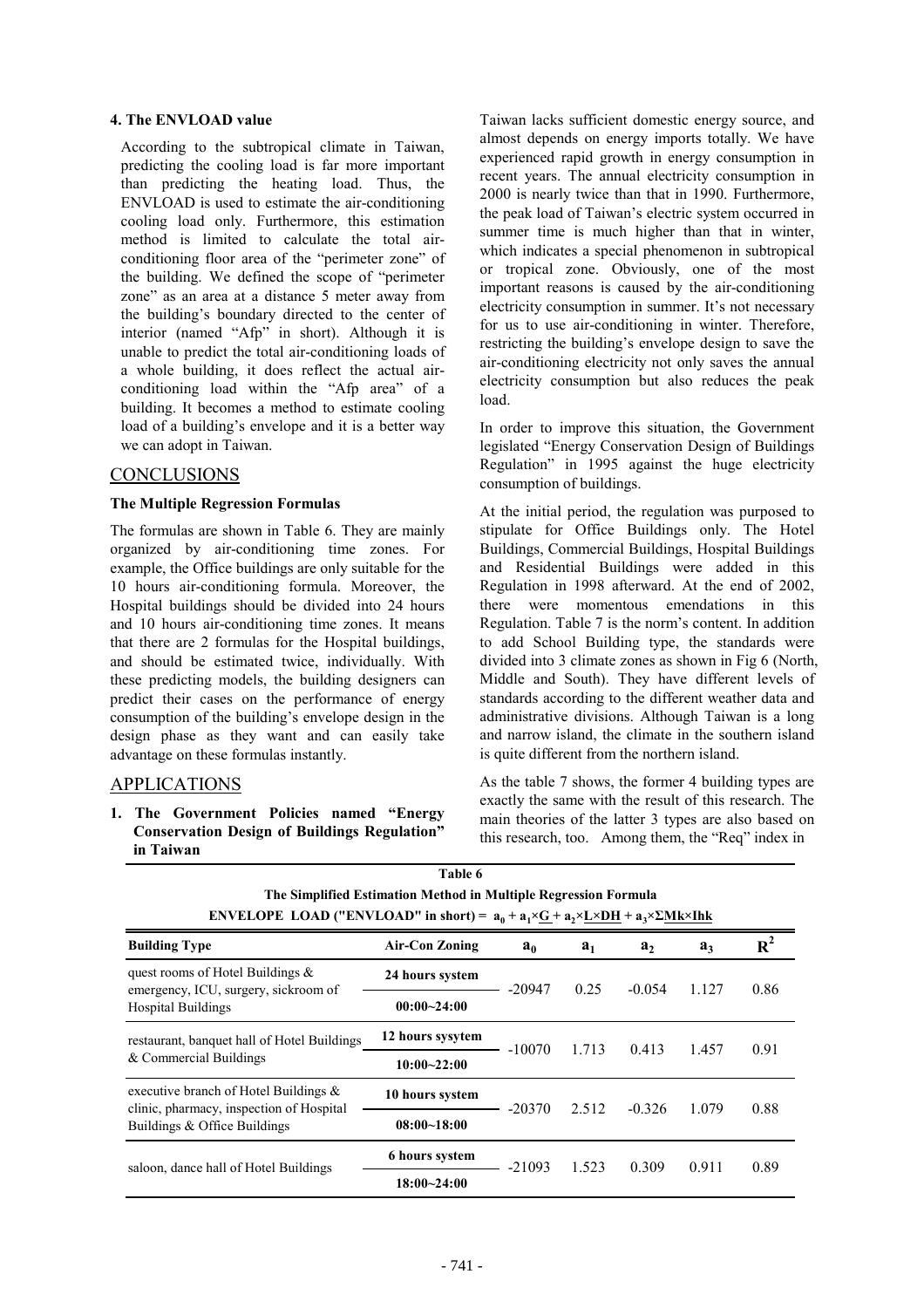Residential Buildings and the "AWSG" index in School Buildings have the same significance. The "Req" is a simplified index of the average opening ratio of the building's envelope. The "AWSG" presents the average shading factor for the openings of building's envelope. The two indexes emphasized the blocking of the sunshine from coming through the windows. In terms of the vernacular architecture and energy saving in subtropical or tropical climate, these factors are more important than the others. The Other Buildings Type stipulates for buildings that are excepted from the former types and uses the average U value of roof ("Uar" in short) as the index in this type.

This Regulation was published with a series of Technical Codes complied with 9 books. As long as the designers follow the guidelines of the books, there are many data tables in it that can help them through the calculation works. It is expected that there are 20% of building energy, 5% of nation-wide annual electricity, and 7% of electricity system peak load will be saved after 20 years' enforcement of the regulation .



*Fig 6. Taiwan's administration and Building Energy Regulation zoing* 

| Table 7                                                                                   |                                          |                        |                                                   |  |  |
|-------------------------------------------------------------------------------------------|------------------------------------------|------------------------|---------------------------------------------------|--|--|
| The Outline of Taiwan's "Energy Conservation Design of Buildings Regulation"              |                                          |                        |                                                   |  |  |
| <b>Building Type</b>                                                                      | <b>Energy Saving Standard</b>            | <b>Climate</b><br>Zone | <b>Standard Value</b>                             |  |  |
|                                                                                           |                                          | North                  | $\leq 80$ kWh/(m <sup>2</sup> • yr)               |  |  |
| <b>Office Buildings</b>                                                                   | <b>ENVLOAD</b>                           | Middle                 | $\leq$ 90 kWh/(m <sup>2</sup> • yr)               |  |  |
|                                                                                           |                                          | South                  | $\leq$ 115 kWh/(m <sup>2</sup> • yr)              |  |  |
| <b>Commercial</b>                                                                         |                                          | North                  | $\frac{1}{240 \text{ kWh/(m}^2 \cdot \text{yr})}$ |  |  |
| <b>Buildings</b>                                                                          | <b>ENVLOAD</b>                           | Middle                 | $\rm < 270 \; kWh/(m^2 \cdot yr)$                 |  |  |
|                                                                                           |                                          | South                  | $<$ 315 kWh/(m <sup>2</sup> • yr)                 |  |  |
|                                                                                           |                                          | North                  | $\rm{100~kWh/(m2 \cdot yr)}$                      |  |  |
| <b>Hotel Buildings</b>                                                                    | <b>ENVLOAD</b>                           | Middle                 | $\rm < 120 \; kWh/(m^2 \cdot yr)$                 |  |  |
|                                                                                           |                                          | South                  | $<$ 135 kWh/(m <sup>2</sup> • yr)                 |  |  |
|                                                                                           | <b>ENVLOAD</b>                           | North                  | $< 140$ kWh/(m <sup>2</sup> • yr)                 |  |  |
| <b>Hospital Buildings</b>                                                                 |                                          | Middle                 | $\rm < 155~kWh/(m^2 \cdot yr)$                    |  |  |
|                                                                                           |                                          | South                  | $\rm{190~kWh/(m2 \cdot yr)}$                      |  |  |
|                                                                                           | Average U value of Roof ("Uar")          | Nation-Wide            | $\leq$ 1.2 W/(m <sup>2</sup> · K)                 |  |  |
|                                                                                           | Average U value of External Walls("Uaw") | Nation-Wide            | <3.5 W/(m <sup>2</sup> $\cdot$ K)                 |  |  |
| <b>Residential Buildings</b>                                                              |                                          | North                  | <13%                                              |  |  |
|                                                                                           | Ratio of Equivalent Transparency ("Req") | Middle                 | <15%                                              |  |  |
|                                                                                           |                                          | South                  | < 18%                                             |  |  |
| <b>School Buildings</b>                                                                   | Average U value of Roof ("Uar")          | Nation-Wide            | $\leq$ 1.2 W/(m <sup>2</sup> · K)                 |  |  |
|                                                                                           | Average Window Solar Gain ("AWSG")       | North                  | $\leq 160$ kWh/(m <sup>2</sup> • yr)              |  |  |
|                                                                                           |                                          | Middle                 | $\rm{1200~kWh/(m^2 \cdot yr)}$                    |  |  |
|                                                                                           |                                          | South                  | $\rm < 230 \; kWh/(m^2 \cdot yr)$                 |  |  |
| The others                                                                                | Average U value of Roof ("Uar")          | Nation-Wide            | $\leq$ 1.5 W/(m <sup>2</sup> • K)                 |  |  |
| PS : North means the northern part of Taiwan, be the same ways with the Middle and South. |                                          |                        |                                                   |  |  |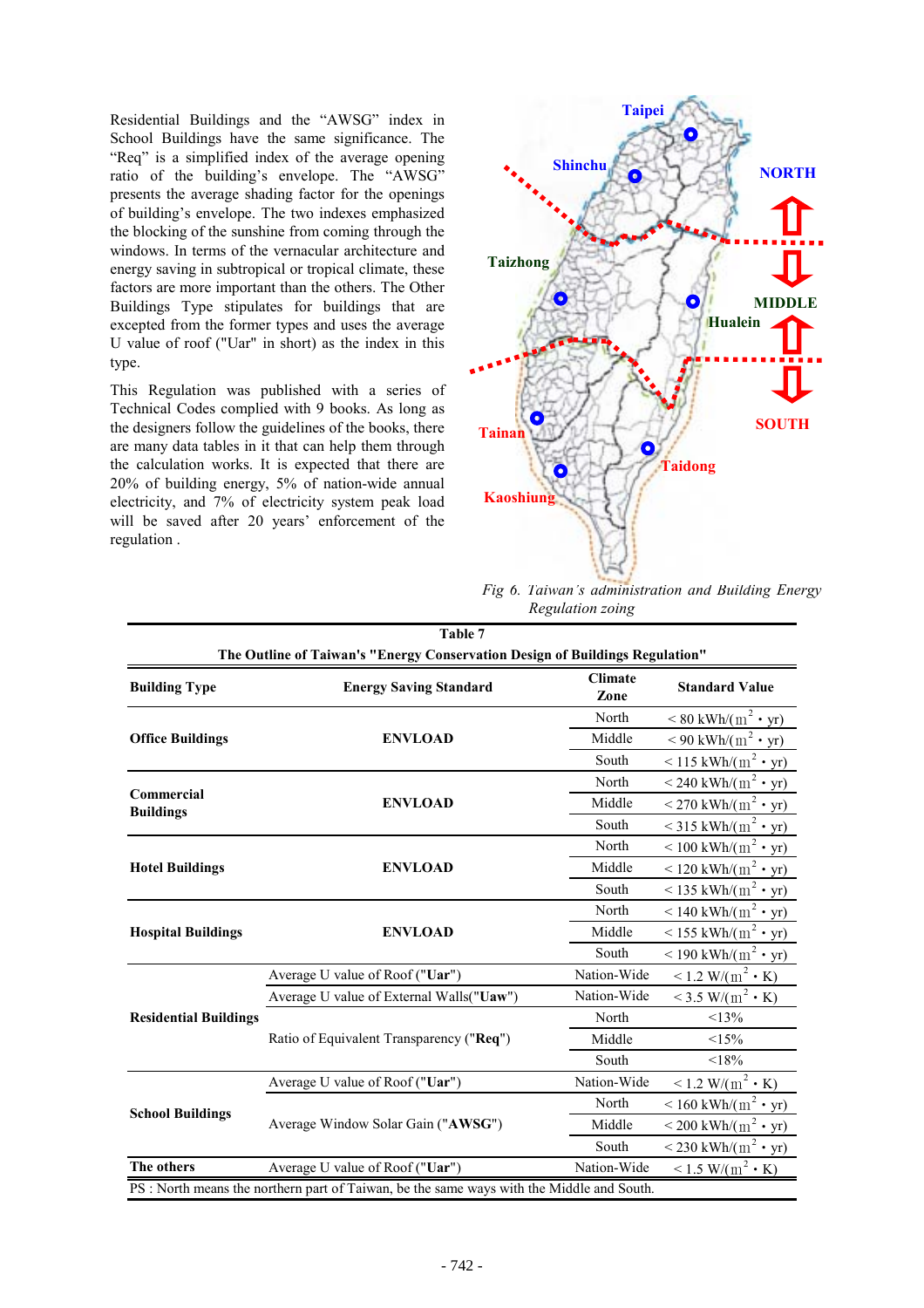#### **2. The Estimation Computer Program BEEP**Ⅱ

The full name of BEEPⅡ is "Building Energy Evaluation Program-Second Edition". This software is a by-product of this research and published by the Government. It was developed by computer program language Visual Fox Pro. The main purpose of this software is to help the designers estimate their building design efficiently to meet the standards in **"Energy Conservation Design of Buildings Regulation"**. In addition, it also performs 2 important functions. The first one is the "Energy Expert Diagnosis System". The function provides the designers with energy diagnosis according to the building design data they input. The diagnosis will show the designers "the energy saving capability of their building design". The other function is "energy saving prescription". That is to provide some energy saving advices when their design can't pass the regulation's standards. For example, if the designer changes the SC factor of the window glasses or cancels some windows, the program can immediately shows how much amount of energy can be saved. It is interactive and has friendly interface. Beginners can use it conveniently. The software is developed and maintained by our studio and free to everyone. But it is just suitable in Taiwan and written in Chinese language only.

#### **3. What kind of Building Variables influences the Air-conditioning Load much?**

In the light of reducing the cooling load, the climate situation needs to be confirmed first. Every design case has to adapt its climate characteristics. Therefore, this research discusses this question exclusively for Taiwan's climate. Fig 7 shows the same building be situated in different cities in Taiwan, the ENVLOAD value in the southern city(Kaoshiung) appears 50% higher than in the northern city (Taipei).



*Fig 7. The ENVLOAD variation in different cities in Taiwan* 

Furthermore, the research assumed a normal office building in Kaoshiung City (located in southern

Taiwan). The imitation case is base on the most common design condition and construction in Taiwan. For example, the opening rate of the building's envelope is from 30% up to 60%, the external walls and roofs are mainly made of 15cm reinfored concrete, and the SC factor of the glasses is from 0.5 up to 0.95. From Fig 8 to Fig 10 each describes the fluctuation of ENVLOAD while selected architectural variables be changed gradually within a certain range. The Fig 8 shows the different opening rate of the building envelope results in about 40% cooling load variation [(207.2-122.4)/207.2].



*Fig 8. Different opening ratio of the building envelope influences the ENVLOAD value*

The Fig 9 shows that the different sunshade plate over the windows can reduce 26% of cooling load  $[(168.0-124.8)/168.0]$ . In this figure, the horizontal axis means the bloacking ability of sunshade plate. (0% means there is no sunshade plates over the window, and 10% means there is 90% of the annual solar radiation be letting in.) The average opening ratio of this imitation building envelope is assumed as 35%.



*Fig 9. Different plate on the windows influences the ENVLOAD value* 

The Fig 10 indicates the decrease of cooling load to a maxium amount of 21% while different Shading